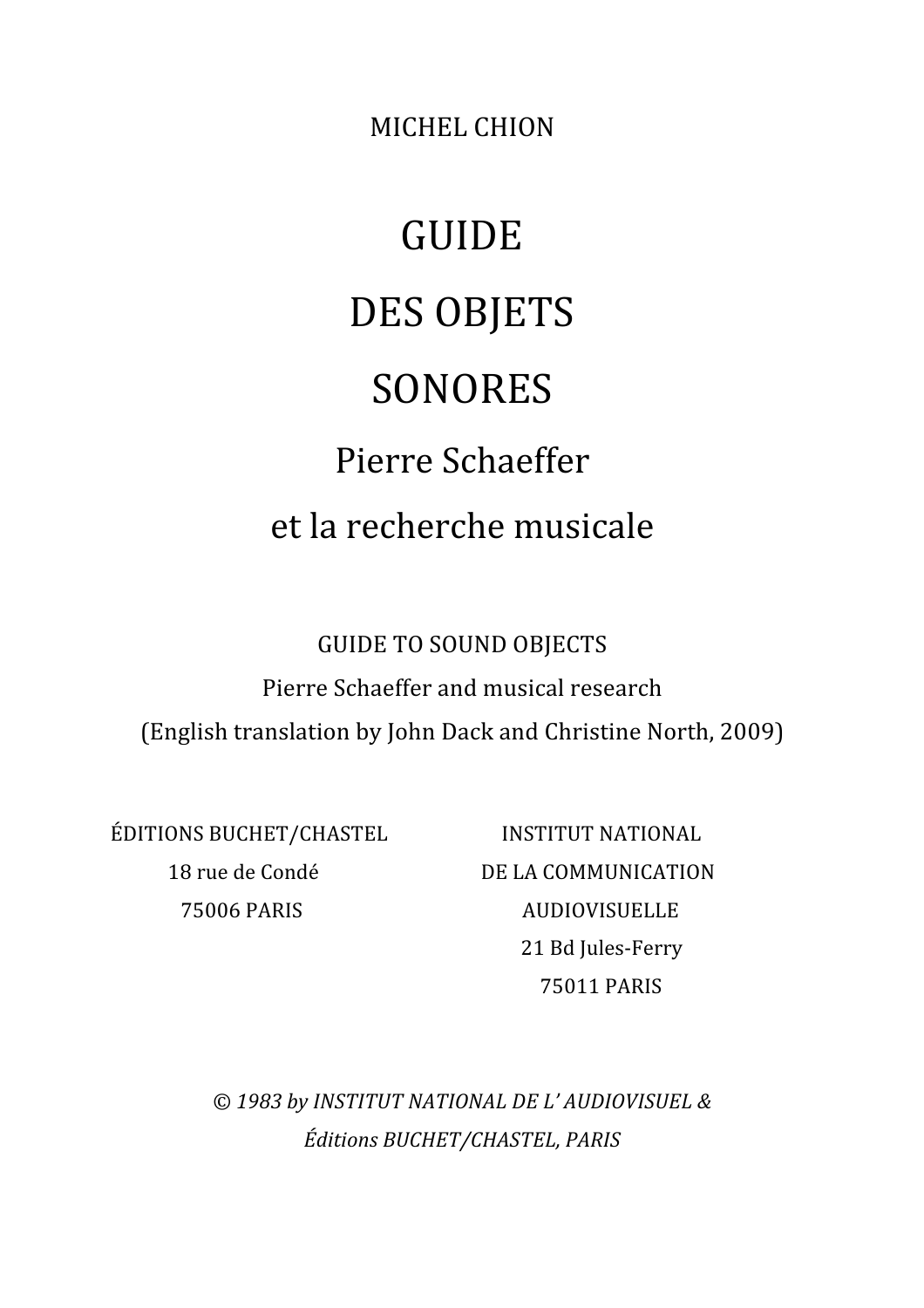## **[9]** *Preface,* by Pierre Schaeffer

It is almost ten years since Michel Chion thought of providing a guide for readers of the *Traité des Objets Musicaux*, which could form the basis of a dictionary. It was doubtless as a result of hearing me constantly returning to the same key words (value and characteristic, sonority and musicality, permanence and variation, which always sing in duet) when he was a Pupil-Teacher at the Conservatoire, that he was one of the first to understand the strange musical dualism that lies at the basis of all music (a fact which, alas, eludes most of our contemporaries). As a result his Guide is a sort of variation on the Traité or more precisely a reprise of the themes with a simplified itinerary. It is always good to hear another person restate what the first meant to say, and which is never altogether said, nor fully understood.

These few words of introduction give me the opportunity to repeat once again, and definitively, what will and what will not be found in the *Traité des Objets Musicaux* to which Michel Chion's Guide gives a method of approach which is personal and original, but kept within the strict limitations of his purpose.

I could not in any case make myself clear without mentioning the fundamental hypothesis which underlies both of these works. This is the hypothesis of a three-stage musical problematic, or, as linguists would say, in two articulations: the sonorous/the musical/meaning. We should explain that in this triad, acoustics is already considered as superseded, developed and filtered by the sense of hearing. The triad is therefore quite specific to music, and involves no other discipline, scientific or humanistic, except, of course in the frontier zones. In traditional music, these three stages are clearly evident: the notes that are heard (including *the sonority* of the piece, the instrument, the virtuoso), then *the musicality* of the whole, and finally, for the involved, informed and sensitive listener, what, for lack of any other word or any way of describing or clarifying it, we must call *the meaning*: this is precisely what makes music irreplaceable, and interchangeable with no other form of expression. My hypothesis was that no other music, primitive or new, could exist outside these three categories.

Now, the *Traité des Objets Musicaux*, as I am constantly repeating, concentrates its research right in the middle of the triad. It takes on the sonorous, all the sonorous, for the first time, and this is doubtless its merit; then it suggests ways of accessing the musical, particularly with the idea that not all sound is suitable for music, that choices of the "suitable"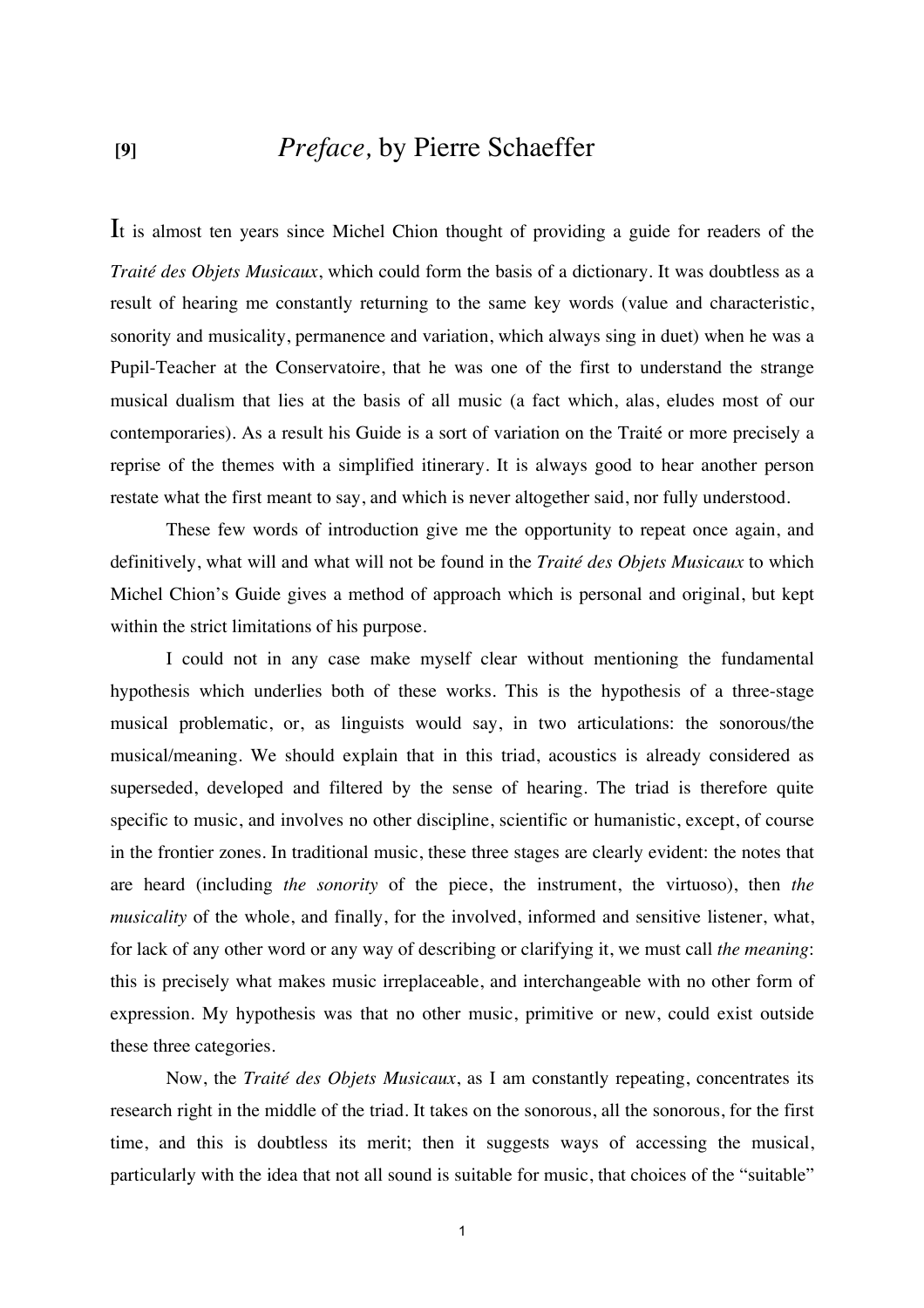music be made in the light of the "structures" to which all listening which is seeking meaning must refer. In traditional music **[10]** these structures are, of course, relationships of interval and the interplay of tonalities and/or modalities. Needless to say, we have found nothing that is equivalent to these.

It was on the brink of this defeat that the *Traité* ended, as the author admitted his uncertainty. So there are two hypotheses, which go beyond any biographical argument. Either *structures of reference* remain to be found, and only the future will tell (and these structures will only be found through the creative work, the tentative progress of composers, involving a great deal of wastage) or, alternatively and more plausibly, we shall have to agree that, even if the sound universe (the universe of sound forms) appears limitless, the musical universe (the universe of meaning to which we have become accustomed through the classical, and often exotic, repertoires) is limited. Thus music is not indefinitely extensible, and what we have discovered since the 50s would only be a generalization of "sound arts", analogous to the plastic arts, while during this period, music would have gone off in search of impossible meanings.

I am not trying to bring a premature end to this debate, which is so serious, so weighty that one feels like a skeleton at the feast even by articulating it. I must however say that, even if the *Traité* makes (or made) every effort to formulate "research programmes" which are summarized in the Guide, it has not undertaken or presented them as something that could lead to music, in the authentic and respectable sense that this term still has for me. Furthermore, these programmes are limited to enumerating theoretical structures, probable arrangements, and above all the dominance of certain criteria. Not only does the *Traité* never attempt to encourage composing, but, negatively rather, it warns against this prejudice, that confusion. Is it appropriate for me, in the present climate, to praise this negativity for its originality?

 Should I mention here so much evidence denied? That a harmonic sound will always be "dominant" in a group of sounds? That a fixed sound will always be heard differently from a sliding sound (because of two different ways the ear has of functioning)? That *Klangfarbenmelodie* is a snare, a delusion at least as long as it hopes to outdo other more classical methods of calibration? Now, all these ideas, which are linked with universal tradition, are the opposite of the fashions which have held sway for more than half a century. Musical fashion has naïvely associated itself with politics, and with scientism; it adopts egalitarian, permutational ideas which come from simplistic inspiration. Musicians have to be very naïve to believe that science teaches the permutation of egalitarian elements, and that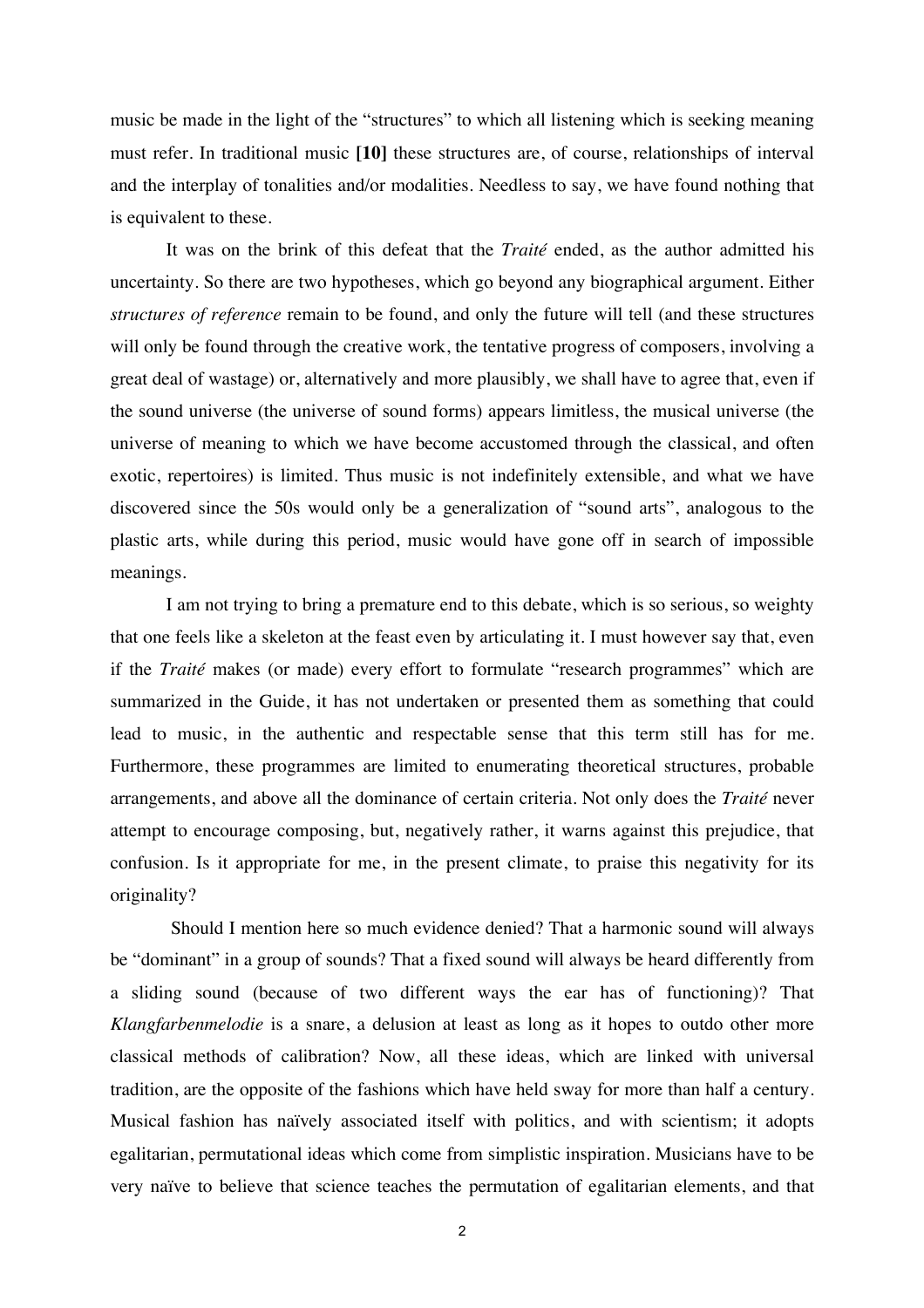chance determines its creations. You would think that a sub-culture had taken hold of Art (because this does not apply just to music) in order to slap the worn-out label of Chance and Necessity on to it.

Indeed, when cleverly manipulated, these two terms can sometimes be the short-term key to a number of things we don't know. Far from being the key to true knowledge, they are catch-alls for when theory fails or practice falters. Science is also and principally the will to power, prediction and challenging the possible. Art, by contrast, was also man's attempt to situate himself, to develop through self-expression, at the same time escaping from determinism. Oddly, fashion is blowing the other way, and has promised **[11]** machines, instruments, deus ex machina to help us undertake ridiculous journeys.

The researchers who have decided to follow me over the last thirty-five years or so are fully aware of the contradictory field into which I have led, and sometimes retained, them in relation to and against the current fashion. So it is not surprising to find in the Pupil-Teacher's guide, discreet but perceptible traces of these debates and warnings. Perhaps the limits of this research have not been indicated clearly enough. Its thesis remains open, its discoveries, certainly full of possibilities, are incomplete, and its conclusion, alas, desired by everyone, is totally lacking: i.e. a treatise, not on musical objects, but on the musical work! The future, gentlemen, belongs to you. Do not complain if I have left the most difficult part to you. All you will find is a way of proceeding: not one real rule of Art.

But perhaps, on the other hand, you will come across something unexplained, surprising. Indeed, is not musical meaning, to which I am constantly referring without being able to define it, like other questions in life to which we do not know the answer? After all, does life have a meaning? Who can define it? Is there consensus about it?

And even if we limit ourselves to music  $-$  to Music even  $-$  can these questions be answered? What is music? What is its function? (or functions). Is it universal, singular, plural? Are musical works objects, in the sense of a product, or means of communication amongst human beings, or more than that, a glimpse beyond, into that which we call, for example, the spiritual?

Now, without replying to such questions, since the sphinx itself gives up, we can accept or not accept that they are asked, that they prevail, somewhere, in the individual or collective unconscious. In short, in Music as well, we could distinguish, not atheists and believers, but those who believe in the here and now and those who believe in the beyond of music.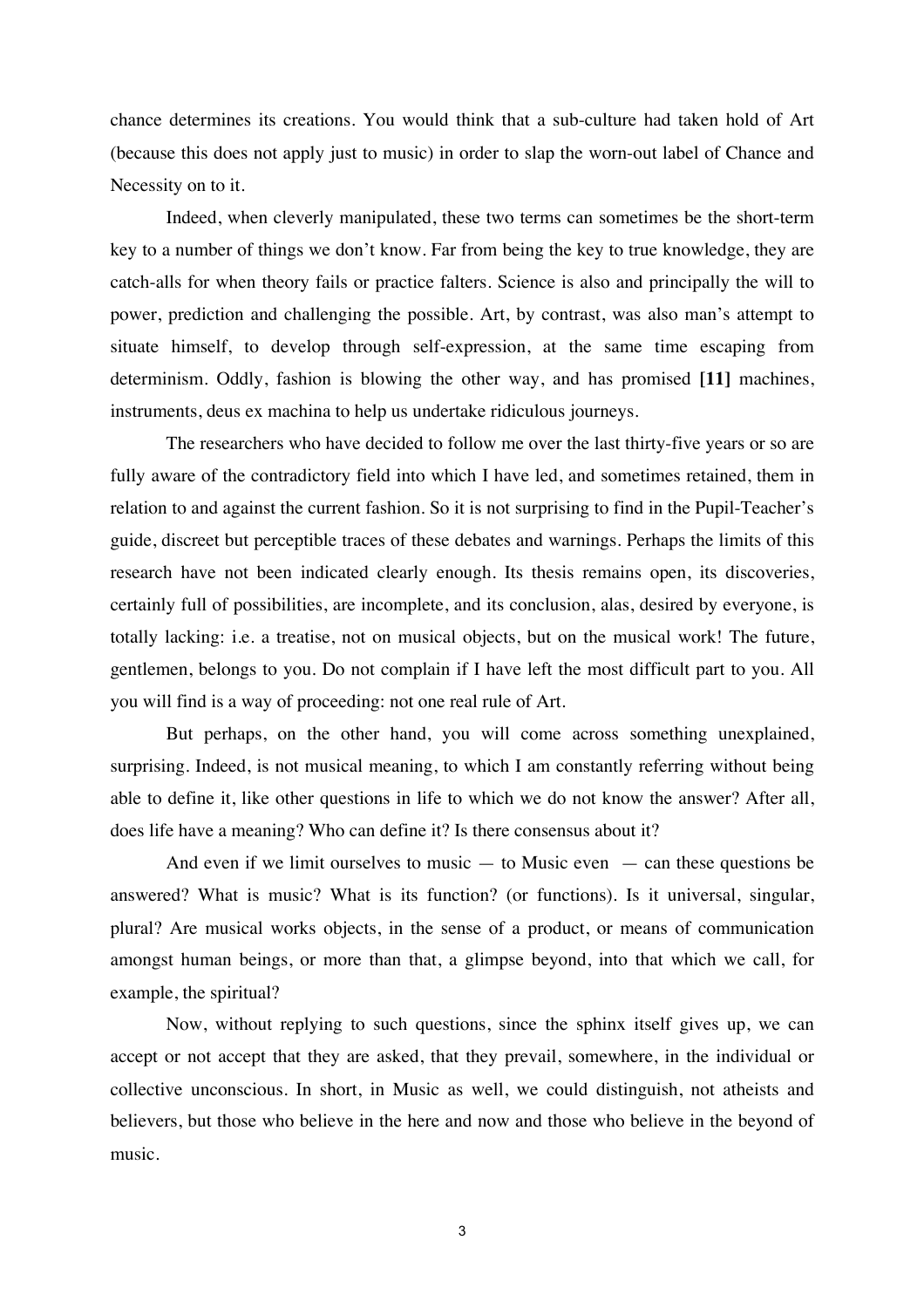With the result that across this whole debate there is a subtext (or a misunderstanding) which it would be good to clarify once and for all. Yes, for my part, I believe that music is more than music, that it is not a run of the mill, utilitarian or aesthetic object, but a spiritual undertaking, or as an old Master used to say, a "beingful exercise", an activity of the whole being. So I cannot deny that, sometimes, in the course of the most trivial musical theory, the most apparently technical experiment, the thesis of the spiritual reappeared, the intention of a going beyond which is difficult to name, but even more impossible to deny.

That is why I advised Michel Chion to add to this preface a text which he wrote in former times (when, exactly?), half-way between mockery and tenderness, and in which I shall never cease to admire his story-telling talents and his attention to the essential. I hope you will read this text without frowning. It is indeed a "send-up", but also in this treasure chest can be found the savour of a precious wood, a scent of friendship and nostalgia for a Master in despair at the limitations of his knowledge.

Pierre SCHAEFFER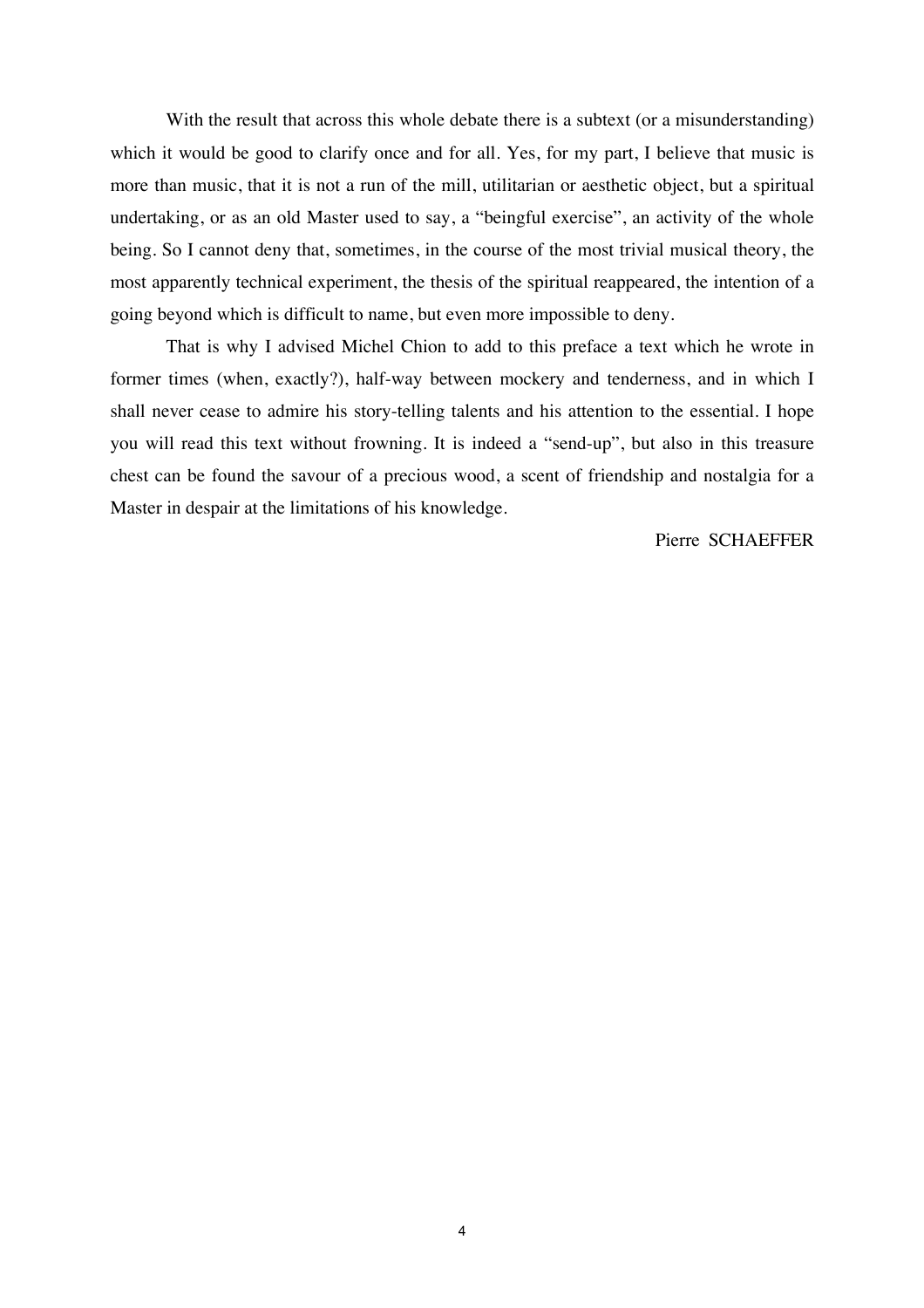**[12]** *At that time Peter was with his disciples, and one of them said unto him: "Master, which is the greatest commandment in the law?"*

*Peter answered and said unto him: "The greatest of all the commandments is this: thou shalt work at thine instrument. This is the commandment of my Father, and the second is like unto it: thou shalt work at thine ear as at thine instrument."*

*He spake to them again: "There is a time to hear (entendre) and a time to listen (écouter); those that have ears to perceive (ouïr), let them comprehend (comprendre)."*

*Another of his disciples said unto him: "Master, it hath been said: thou shalt structure thy music, and thou shalt speak only of the Object."*

*Peter answered and said unto him: "Dost thou not see that whoso understands the Object, he alone understands Structure? For Structure was made for man, and not man for Structure."*

*But the Chief Priests murmured amongst themselves and said: "He speaketh blasphemy against Structure."*

*And again he said unto them: "The hand is willing, but the ear is weak. Harken ye therefore unto to what ye make. For there is a time to prepare and a time to play. Let thy right ear know what thy left hand doeth."*

*"Harken unto to the sounds around you, they program not, neither do they calculate, and yet I say unto you that the Grand Computer in all his glory has never sung like one of these."*

*"Verily, verily I say unto you, unless ye reduce your hearing, ye will not find the Sound Object, and unless ye find the Sound Object, ye will not touch man with your music, for the Musical Object is but a suitable Sound Object."*

*And again he said unto them: "That which varies, is that which is constant. Whoso beholdeth the Object, beholdeth Structure." Yet still they understood not.*

*Peter spake unto them this parable: "A man went forth to plough a closed groove. At the tenth turn his neighbours and his friends mocked him. But at the thirtieth turn there was more music than in all the fields around. Verily, verily I say unto you, cultivate your Perceptual Field, and the Kingdom of Music shall be yours."*

*But the crowd reviled him saying: "Thou that sayest thou canst change the sonorous into the musical, change it!" And they stoned him with great words.*

*Peter said: "Father, forgive them, for they hear not what they do."*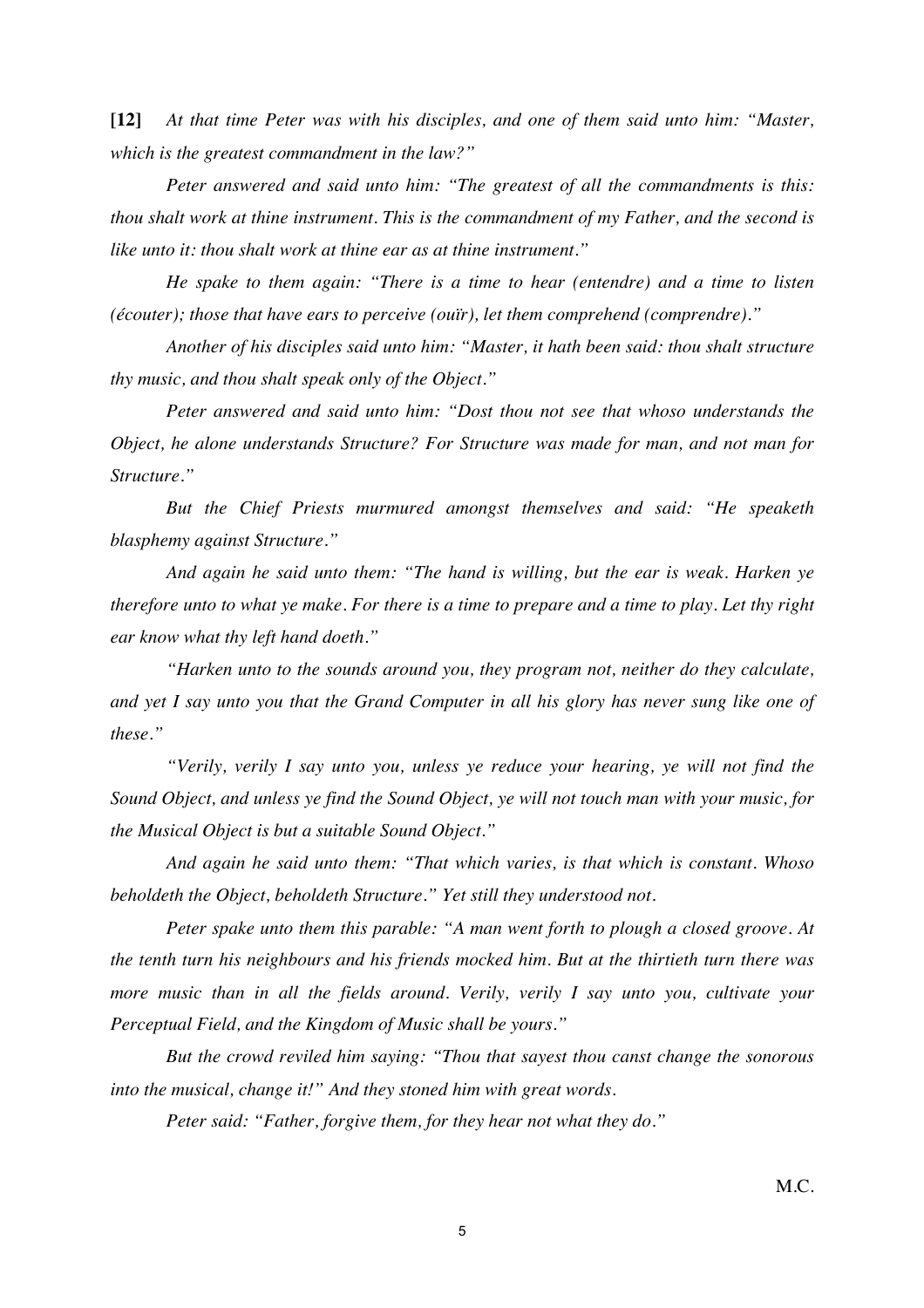## **[13]** *Introduction*, by Michel Chion

Our ambition, with this *Guide to Sound Objects*, has always been to give researchers, musicians, music-lovers and all who are directly or indirectly interested in the sound-universe an unbiased, clear and *dependable tool* (if this can be done) for a better knowledge and understanding of Pierre Schaeffer's considerable contribution to this field, by means of an inventory of the ideas and concepts developed in his most important work, the *Traité des Objets Musicaux*.

This imposing book, published in 1966 and twice re-edited (the first with very slight corrections, the second in 1977, with a new postscript by the author) has often been consulted, but the breadth and complexity of its architecture, the diffuseness of the style and presentation, and the lack of an index at the end of the book makes it difficult to use. We wanted to resolve this problem by means of this work, which is the result of a commission from the Groupe de Recherches Musicales in 1972! So, we have taken ten years to begin it, put it aside, take it up again and complete the definitive version.

For this undertaking presented numerous problems. Should we, for one, go through the theses in the *Traité des Objets Musicaux*, keeping only those which could be judged to be tried and tested or beyond doubt? We decided against this, considering that it was important to include everything and leave the reader to come to his own conclusion. Of course we have not forgotten to point out, in every case, where the author is venturing into rushed hypotheses, and where he is presenting results which he can guarantee. But a bold and on the spot concept such as *weight* or *impact* can open up new avenues almost as much as a slowly developed idea. Time will put all these new concepts "to work" and we cannot know in advance which will bear the most fruit.

Although wishing to be faithful, this book is not a "digest" of the *Traité des Objets Musicaux*. A quick comparison of the two works will show that it is the result of a long and far-reaching process of *reduction*, reclassification, interpretation and *reformulation* (aiming for a more synthetic, succinct style of writing), which makes it quite different from an abridged version.

This *Guide to Sound Objects* has been written with three complementary aims in mind: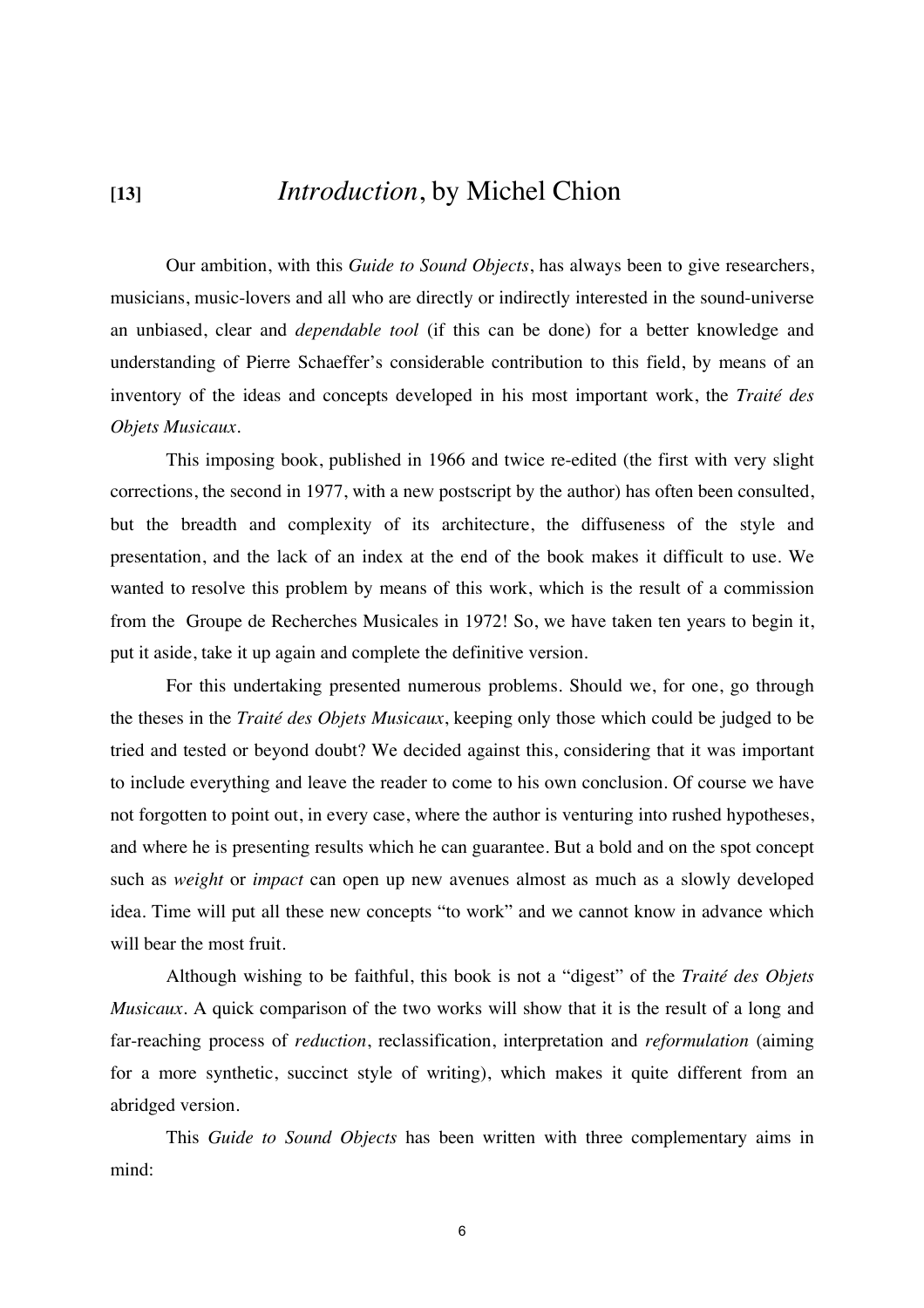- the modest but indispensable aim of providing the *Index* lacking in the *Traité des* **[14]** *Objets Musicaux* (with page references to the *Traité* at the end of each section; here we should point out that the pagination is the same in the three editions, and that the index can therefore be used for any version of the *Traité*):

- the aim, right from the start, of providing a *Dictionary* of the main key-concepts (often presented in pairs) in the *Traité des Objets Musicaux*, bringing together all the approaches to them which that work puts forward. We have chosen 100 of these concepts and these pairs - , designated by terms in common usage to which the author gives his own particular meaning: Grain, Facture, Sustainment, Mass… They can be found in alphabetical order in the *Alphabetical Index* at the beginning of this work, which gives the number of each section;

- finally, the more recent aim of providing a *Reader's Guide* going from the first to the last page, and summarizing the main themes of the *Traité* in a logical order.

As a result of these three aims, the *Guide to Sound Objects* has two parallel superimposed structures:

- *a logical progressive structure* in five parts, which only very minimally reflects the structure of the *Traité des Objets Musicaux*, and which is in essence completely new;

- *a numbered "list" of 100 sections* within the sections of the above structure, but which can be read independently and separately, as each section has its own *Index*.

To make the independent reading of each section possible, without requiring too many back-references, we have had to repeat ourselves from time to time, but the few repetitions when the book is read through systematically are, we believe, a minor inconvenience when compared to the usefulness of being able to read the book in two ways.

To sum up our project, let us say that the *Traité des Objets Musicaux* is a work largely written from a *diachronic* viewpoint, like an itinerary, an almost initiatory journey whose meanders, regressions, difficult gestations should be followed through (no important concept is presented without an *account* of the intuitions, the trials and errors which gave rise to it), and that we have cut out much of the *synchronic* material even though this means compacting and flattening out the text. Otherwise our work could have been of hardly any interest if it had simply been a digest of the *Traité.* Our wager is that this reduced vision will allow a more thorough, better guided, more "informed" new reading of the *Traité,* because of the *other viewpoint* it gives.

Similarly, we have selected *five* of the most important diagrams in the *Traité* (which contains very many), and have appended them so that the reader can find linked together most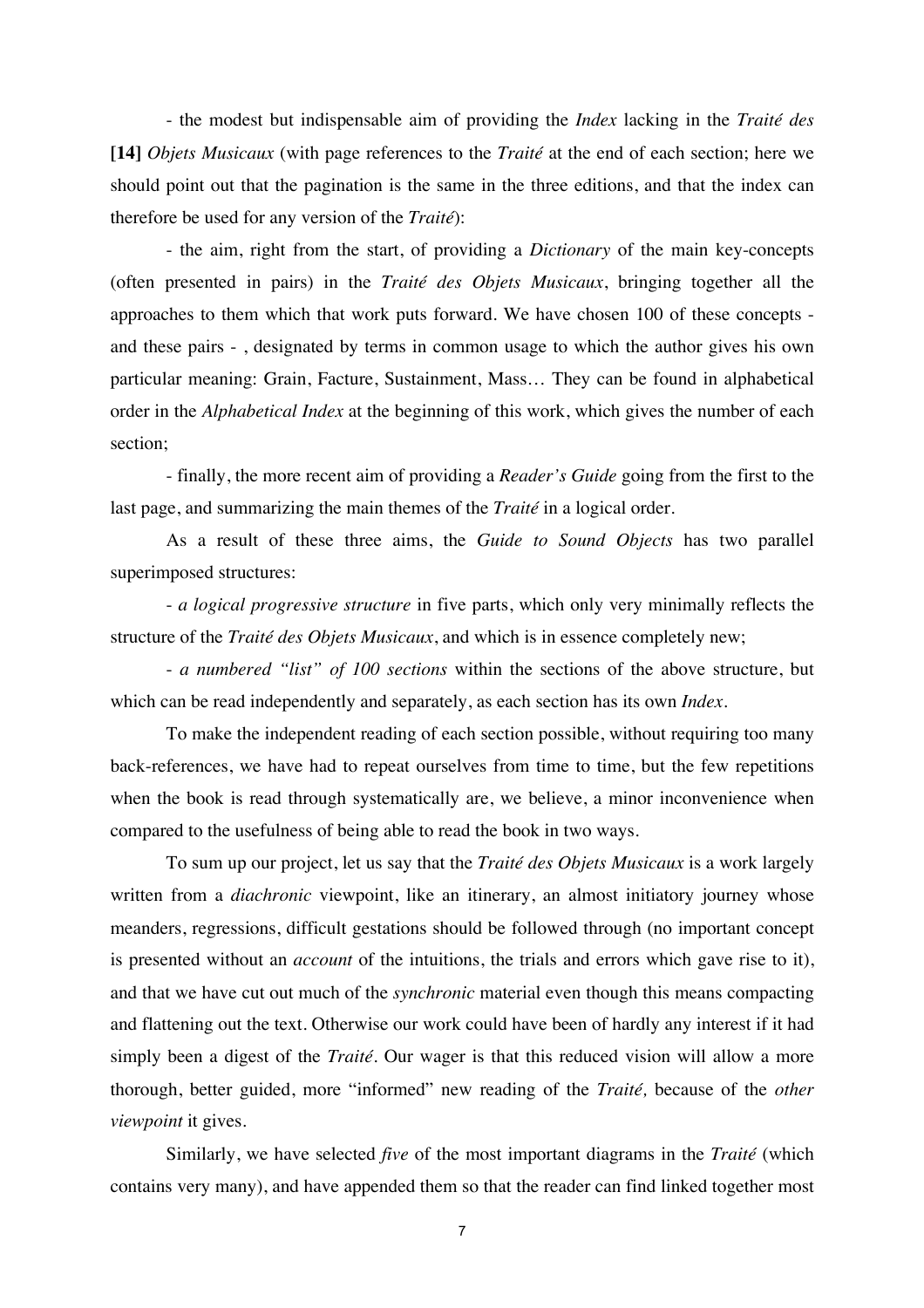of the key concepts dealt with separately in the Guide. For greater convenience, these diagrams are referred to by short "code-names": BIFINTEC (Final Summary of Listening Intentions), PROGREMU (Programme of Musical Research), TARTYP (Summary Diagram of the Typology of Musical Objects), TARSOM (Summary Diagram **[15]** of the Theory of Musical Objects), together with the introductory table of the *Four Listening Modes*.

Finally, our grateful acknowledgments to all who have enabled this work to be completed: first to Pierre Schaeffer, who showed us the very great confidence of allowing us to write it in our own way (it is unnecessary to mention here all that we owe to him: the *Guide to Sound Objects*, which we dedicate to him, should bear witness to this); also, to François Bayle and the INA/GRM, patient commissioners of this *Guide*; and to Geneviève Mâche and Suzanne Bordenave, who typed most of it with great accuracy; Jack Vidal, who contributed extensively to reducing the *Traité*\*; to the Department of Music and Dance of the Ministry of Culture, whose financial support will make the price of this work more accessible to the wider public to whom it is addressed, and finally, to all those many people who have encouraged us to complete it by expressing their most friendly impatience for it to be finished!

M.C., 10-11-82

\* Éditions du Seuil who have kindly allowed us to reproduce quotations and diagrams from the *Traité des Objets Musicaux* in this work.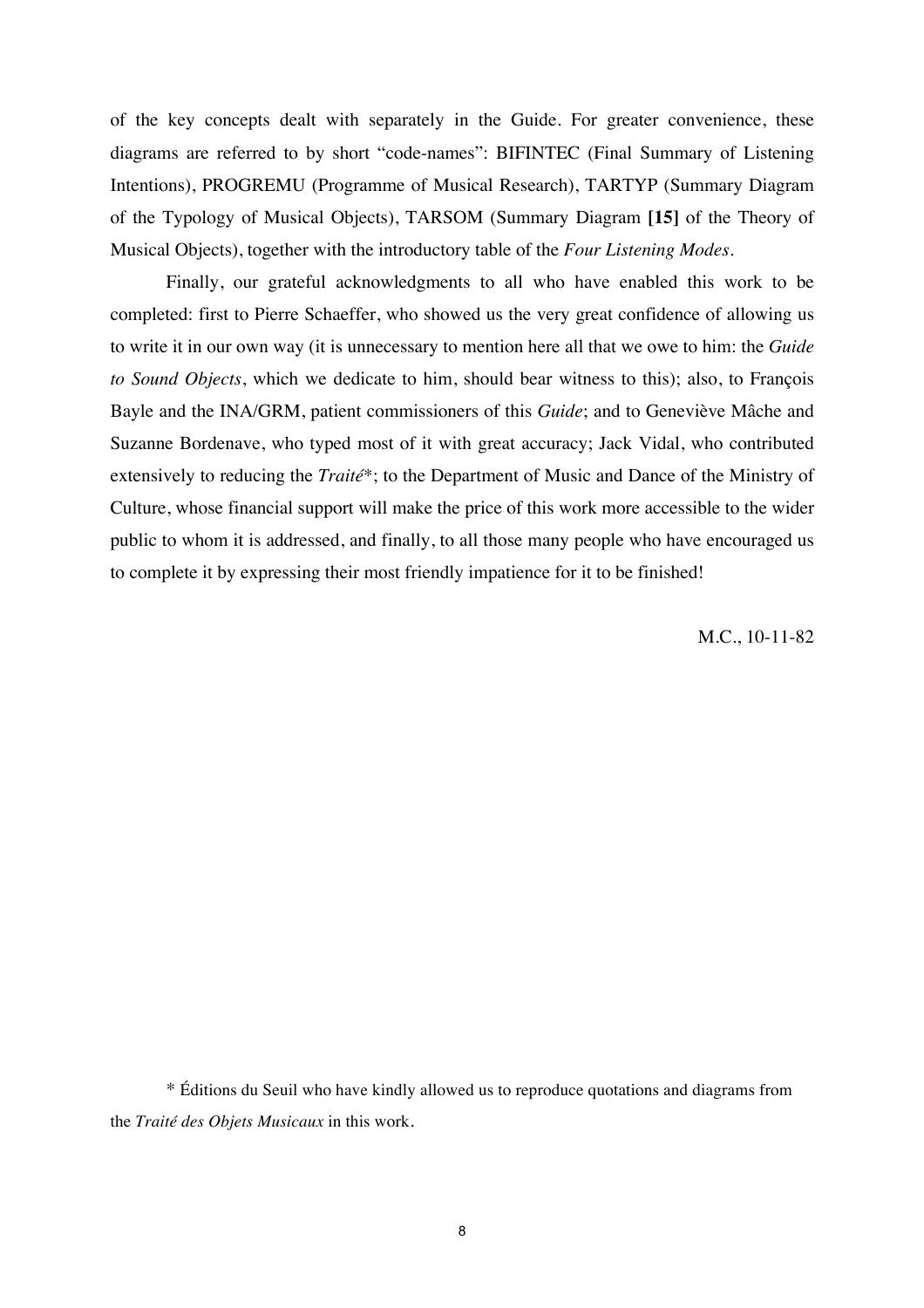## **[16]** ALPHABETIC TABLE

*This table allows the reader to consult this Guide like a dictionary; the numbers indicated refer to the numbering of the articles from 1 to 100.*

**ABSTRACT/CONCRETE, 15. ACCIDENT/INCIDENT, 87. ACCUMULATION, 83. ACOULOGY, 39. ACOUSMATIC, 1. ALLURE, 98. ANALYSIS/SYNTHESIS, 48. ANAMORPHOSIS, 5. ARTICULATION/STRESS, 59. ATTACK, 97. BALANCE/ORIGINALITY, 70. BALANCED (SOUNDS), 71. CALIBRATION, 18. CALIBRE:** see **SITE/CALIBRE, 51. CELL, 79. CHANNELLED (SOUND), 91. CHARACTERISTIC:** see **VALUE/CHARACTERISTIC, 28, GENRE, 47. CHARACTEROLOGY, 46. CLASS, 44. CLOSED GROOVE, 2. COMPLEX (SOUND, MASS), 66. COMPOSED/COMPOSITE, 86. CONTEXT/CONTEXTURE, 24. CONTINUOUS/DISCONTINUOUS, 26. CORRELATIONS, 4. CRITERION/DIMENSION, 50. CULTURAL:** see **NATURAL/CULTURAL, 13. CULTURAL (LISTENING MODE):** see **NATURAL/CULTURAL (LISTENING MODES), 8. CUT BELL, 2. DENSITY/VOLUME, 94. DEPONENT (SOUNDS), 45. DESCRIPTION:** see **IDENTIFICATION/DESCRIPTION, 23 DURATION/VARIATION, 69. DYNAMIC (CRITERION), 96. ÉPOCHÉ, 10. EXCENTRIC (SOUNDS), 76. FACTURE, 62.** see also **MASS/FACTURE, 68. FORMED (SOUNDS), 72. FORM/MATTER, 60. FOUR SECTORS:** see **FOUR LISTENING (MODES), 6. FRAGMENT, 80. GENRE, 47. GRAIN, 95. GROUP, 85. HARMONIC TIMBRE, 93. HEARING:** see **MAKING/HEARING, 14. HOMOGENEOUS (SOUNDS), 74. IDENTIFICATION/DESCRIPTION, 23. IDENTIFY:** see **IDENTIFICATION/DESCRIPTION, 23 IMPACT, 55. IMPULSE, 63. INCIDENT:** see **ACCIDENT/INCIDENT, 87. INSTRUMENT, 21. INTENTION, 9. INTERDISCIPLINE, INTERDISCIPLINARY, 36. INTONATION:** see **ARTICULATION/STRESS, 59. ITERATIVE, ITERATION, 64. LANGUAGE AND MUSIC, 32. LARGE NOTE, 77. LISTENING MODES, (THE) FOUR, 6. MAKING/HEARING, 14. MASS, 89. MASS/FACTURE, 68 MASS PROFILE, 100.**